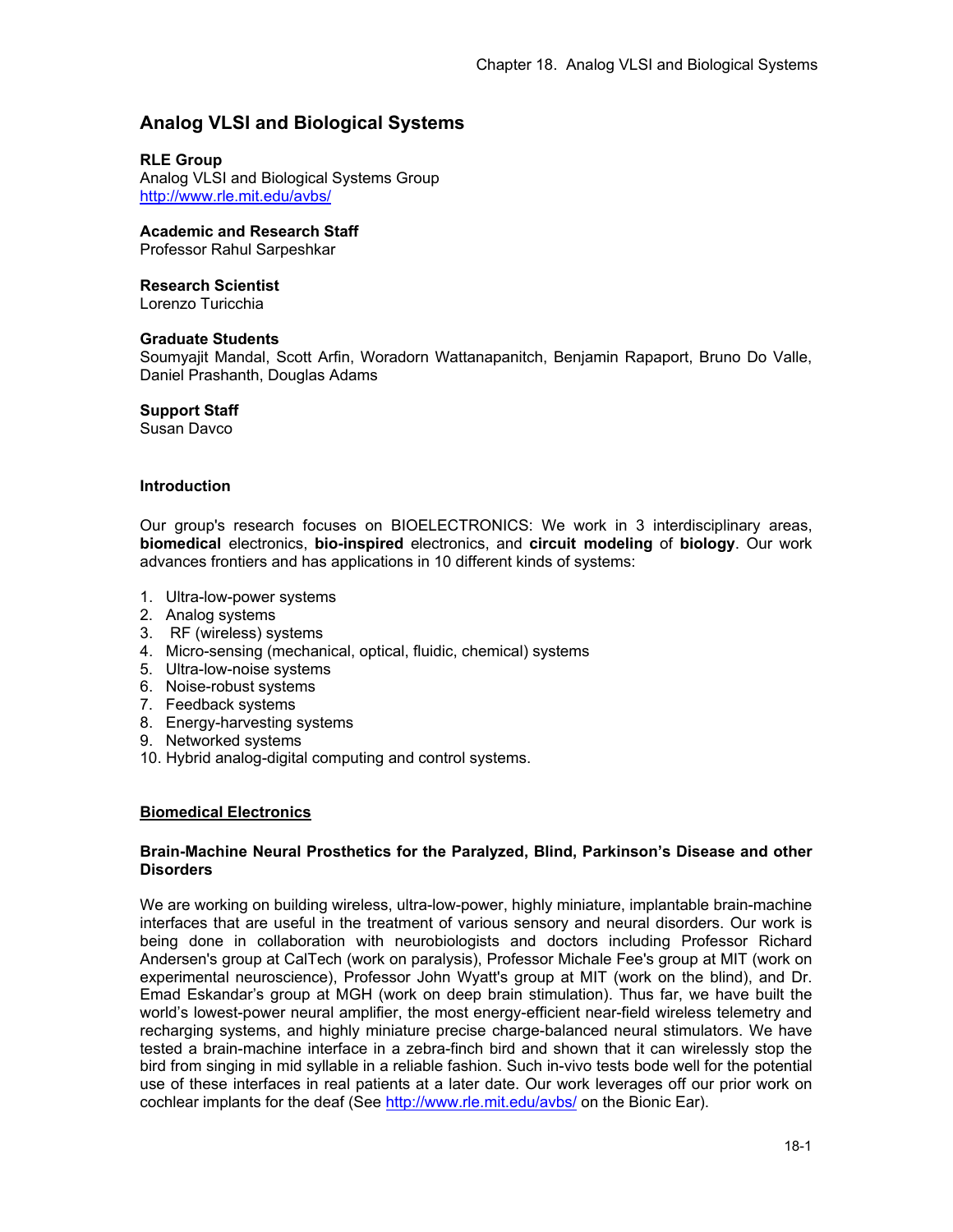Imagers intended for use in a brain-machine visual prosthesis for the blind require extremely good energy efficiency and wide-dynamic-range operation. We have created a low-power widedynamic-range imager inspired by the operation of spiking neurons. This synchronous time-based dual-threshold imager experimentally achieves 95.5 dB dynamic range, while consuming 1.79 nJ/pixel/frame. It is one of the energy-efficient wide-dynamic-range energy-efficient imagers reported.

We have developed compression algorithms and encoding strategies for brain prostheses for the blind that are inspired by the operation of cochlear implants. Our algorithm compresses visual information into the basis coefficients of a few image kernels that encode enough information to provide reasonably good image reconstruction with a few stimulating electrodes. Our strategy also uses time-multiplexed stimulation of electrodes to minimize channel interactions like the continuous interleaved sampling strategy used in cochlear implants. These algorithms will enable potential cures for blindness to be implemented with a small number of stimulating electrodes, thus making such treatments more clinically viable.

# **Bio-Inspired Electronics**

# **An RF Cochlea**

The biological inner ear or cochlea is an amazing custom analog computer capable of the equivalent of 1GFLOPS of spectral-analysis and gain-control computations with 14uW of power on a 150mV battery and a minimum detectable signal of 0.05 angstroms. It achieves such efficiency because of the clever use of an active nonlinear transmission line implemented with fluids, membranes, active piezoelectret cells, micromechanics, and electrochemistry. The cochlea has an amazingly large input dynamic range of 120dB, analyzes frequencies over a 100-fold range in carrier frequency (100Hz-10kHz), and amplifies signals at 100kHz even though its cells have time constants of 1ms. Electrically, the cochlea can be modeled as an active, nonlinear, adaptive transmission line with characteristic frequencies that scale exponentially with position. Nonlinear behavior is important in the biological cochlea, particularly for signal detection in noise and gain control.

We took inspiration from the cochlea to create an **RF cochlea** a fast, ultra-broadband, low-power spectrum analyzer. In the RF cochlea, the actions of fluid mass in the ear are mimicked with inductors, the actions of membranes in the ear with capacitors, and the actions of outer hair cells in the ear with active RF amplifiers. We showed that the spectrum-analysis architecture used by the biological cochlea and RF cochlea are extremely efficient: analysis time, power, and hardware usage all scale linearly with N, the number of output frequency bins, versus N\*log(N) for the Fast Fourier Transform. We built two RF cochlea chips that operated from 600MHz to 8GHz, with 300mW of power, and had 70dB of dynamic range, making them useful as front ends in software, universal, and cognitive radios for a very broadband range of frequencies. This work has pioneered an important bridge between the fields of hearing and the field of radio-frequency circuits. The work has attracted a lot of media attention since an MIT press release (http://web.mit.edu/newsoffice/2009/bio-electronics-0603.html) and been featured on msnbc.com and more than 50 other news websites.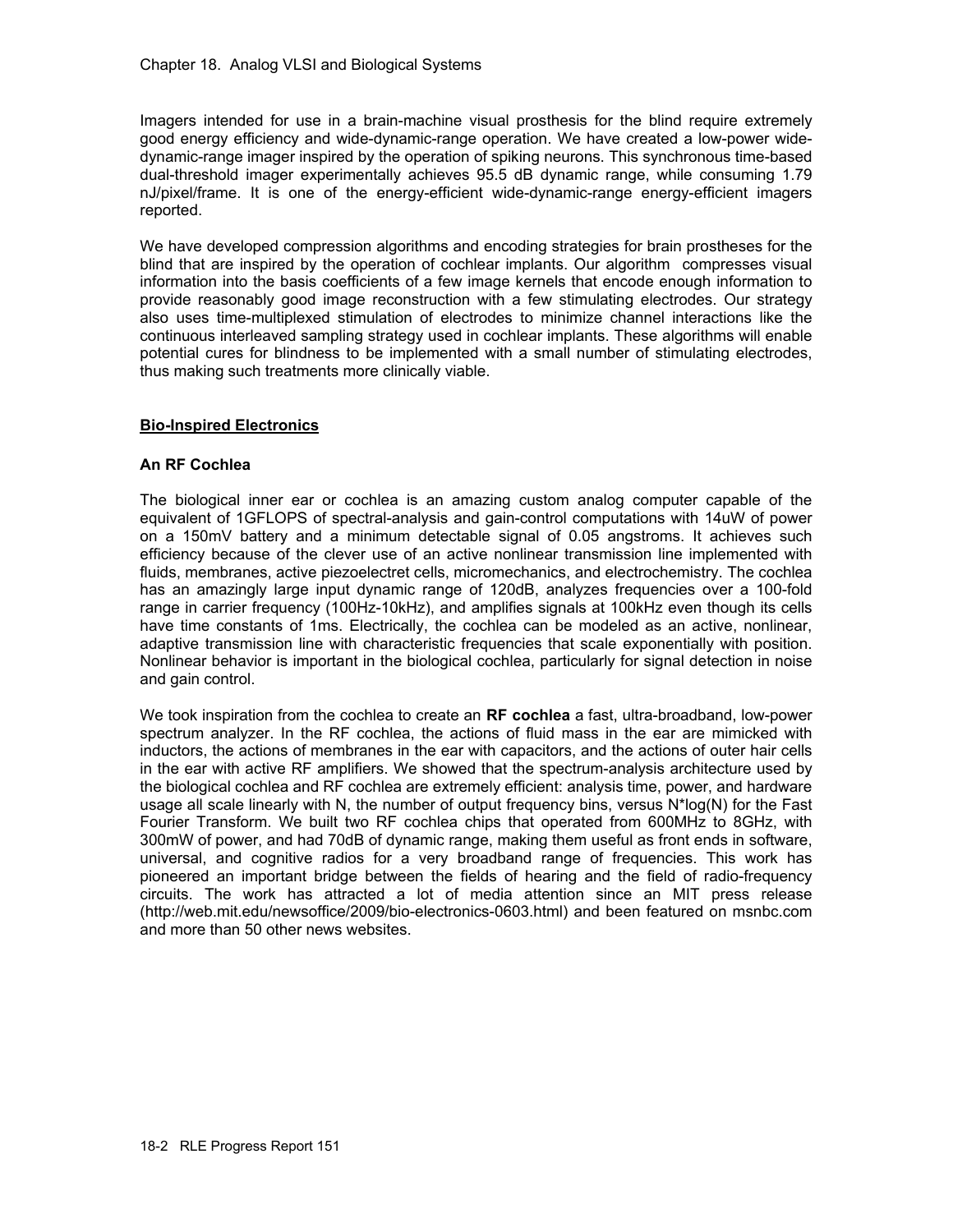# **Circuit Modeling of Biology**

### **Analog circuit models of biochemical reactions**

We have developed a highly compact analog circuit that mimics biochemical reactions in cells. To do so, we exploited the detailed similarities between electronics and chemistry to develop efficient, scalable bipolar or subthreshold log-domain circuits that are dynamically equivalent to networks of coupled chemical reactions. This ongoing work is potentially useful for ultra-fast stochastic simulations of large-scale biochemical reaction networks in cells, important in both synthetic and systems biology.

# **An analog integrated-circuit vocal tract**

We have created the first analog integrated-circuit electronic vocal tract, i.e., a chip that 'talks'. A novel resistor circuit enabled the modeling of turbulent and laminar fluid flow in the vocal tract and novel circuits were also used to implement transmission lines in the vocal tract. Our work has led to the concept of a speech-locked loop (SLL), which puts speech synthesis and hearing analysis in a feedback loop to improve speech recognition in noise.

### **An analog integrated-circuit model of the heart**

We have created a CMOS chip that implements an analog electronic circuit model of the heart. This chip is useful in low-power body sensor networks that use analysis-by-synthesis techniques to estimate cardiovascular parameters for medical monitoring.

# **Publications**

# **Journal Articles**

Sarpeshkar, R., W. Wattanapanitch, S. K. Arfin, B. I. Rapoport, S. Mandal, M. W. Baker, M. S. Fee, S. Musallam, and R. A. Andersen,"Low-Power Circuits for Brain-Machine Interfaces," *IEEE Transactions on Biomedical Circuits and Systems*, Vol. 2, No. 3, pp. 173-183, September 2008.

Song, Y.A, C. Batista, R. Sarpeshkar, and J. Han, "Rapid fabrication of microfluidic polymer electrolyte membrane fuel cell in PDMS by surface patterning of perfluorinated ion-exchange resin", *Journal of Power Sources*, Vol. 183, No. 2, pp. 674—677, September 2008.

Wee, K. H., and R. Sarpeshkar, "An electronically tunable linear or nonlinear MOS resistor," *IEEE Transactions on Circuits and Systems I*, Vol. 55, No. 9, pp. 2573-2583, October 2008.

Wee, K. H., L. Turicchia, and R. Sarpeshkar, "An Analog Integrated-Circuit Vocal Tract," *IEEE Transactions on Biomedical Circuits and Systems*, Vol. 2, No. 4, pp. 316 - 327, December 2008.

Mandal, S., S. K. Arfin, and R. Sarpeshkar, "Sub-uHz MOSFET 1/f noise measurements", *Electronics Letters*, Vol. 45, No. 1, pp. 81-82, January 2009.

Mandal, S., S. Zhak, and R. Sarpeshkar, "A Bio-inspired Active Radio-Frequency Silicon Cochlea", *IEEE Journal of Solid-State Circuits*, Vol. 44, No. 6, June 2009.

Arfin, S. K., Long, M. A., Fee, M. S., and Sarpeshkar, R., "Wireless Neural Stimulation in Freely Behaving Small Animals," *Journal of Neurophysiology*, in press July 2009.